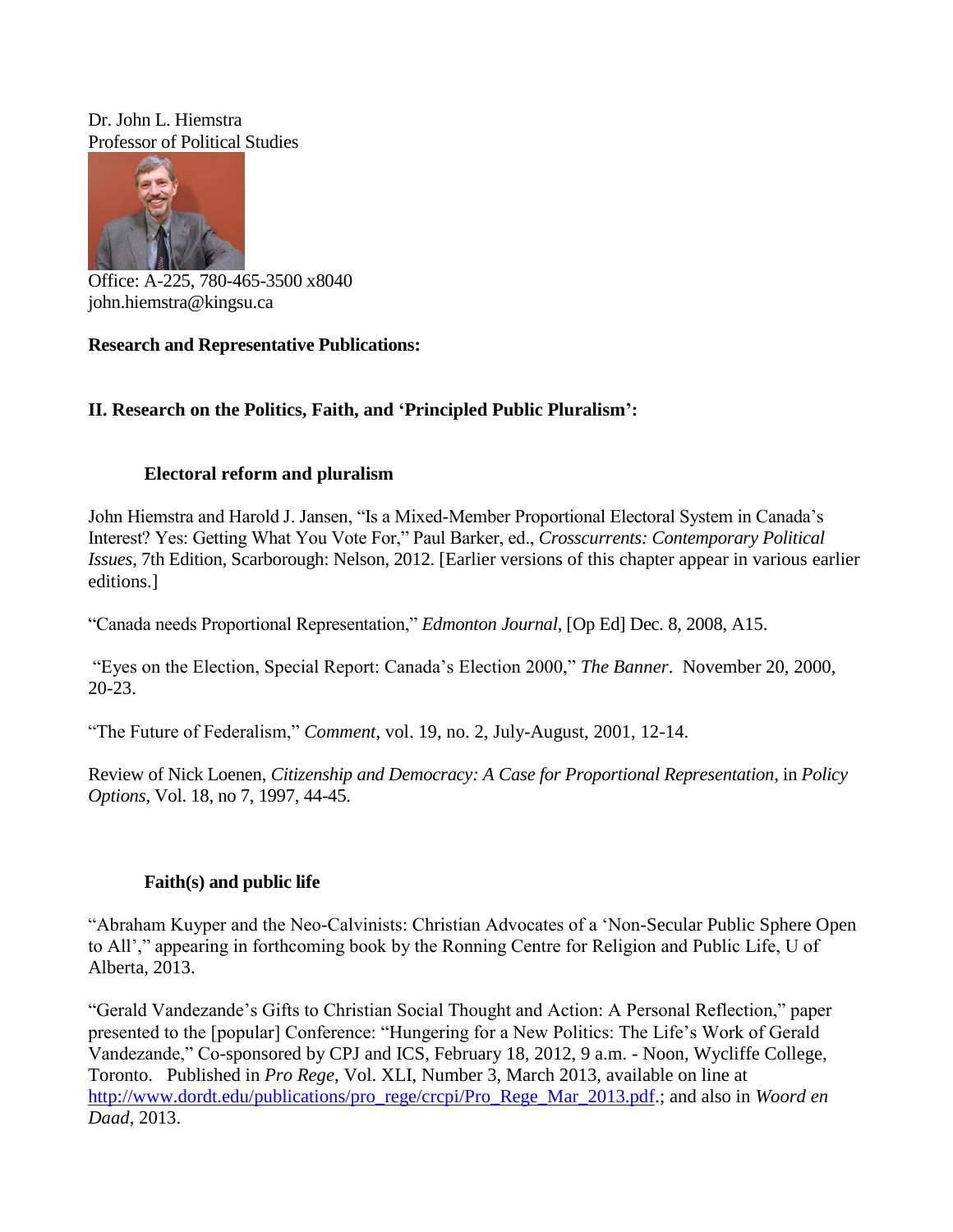"Why Canada Failed to develop Christian Democratic Parties," paper presented by invitation to the symposium on "Canadian Political Parties in the 21st Century: Past, Present and Future," Department of Political Science, University of Lethbridge, Alberta, sponsored by the Elton Endowment Fund, Feb. 7-8, 2000; also presented to the British Columbia Political Studies Association, Annual General Meeting, Victoria, B.C., May 5-6, 2000.

Book review of John H. Redekop, *Politics under God*, foreword by John A. Lapp, Waterloo, Ontario/Scottsdale Pennsylvania: Herald Press, 2007, in *Canadian Journal of Political Science*, 41:3, Sept. 2008, pp. 797-799.

Round Table discussion, "The Role of the Dominant Religion in a Liberal Democracy," conference "Christians and the Public Good: What insights do Christians bring to the enrichment of the Public Good and what challenges face them?" symposium in honour of Dr. John Redekop, Canadian Christians in Political Science Meeting, Trinity Western University, June 3, 2008.

"Response to Prof. J. Emmanuel Janagan on 'Impact of Christian Higher Education in Bringing Social Change in the Life of Dalits in India,'" *Christian Higher Education in the Global Context Implications for curriculum, Pedagogy, and Administration*, Sioux Center: Dordt College Press, 2008.

Lisa De Moor and John Hiemstra, "Religious people at the core of volunteerism in Canada," *Edmonton Journal,* Sept. 24, 2005, A19.

"Church, State and the Kingdom of God: An Overview," *REC Focus*, June 2005, Vol. 5, No. 2, pp. 3 - 49. ["Reconciling all Things to Himself: Reflections on the Kingdom of God, the Church & the State's Role in Plural Societies,"]

Lisa De Moor and John Hiemstra, "Religion the wellspring of volunteering, giving and non-profits," *Christian Courier*, Oct. 24, 2005, p. 14.

"Government Relations with Faith-based Non-profit Social Agencies in Alberta," *Journal of Church and State*, Vol. 44, No. 1, Winter 2002, 19-44.

"Decoding Christian Conduct: Why Christian institutions should avoid adopting 'codes of conduct.'" *ChristianWeek*, July 24, 2001, 10.

"Public Opinion as Inherited Illusion: Koyzis on Ideologies," book review of David T. Koyzis, *Political Visions & Illusions: A Survey & Christian Critique of Contemporary Ideologies*, Dowers Grove, Ill: Intervarsity, 2003, Book Supplement 2004 of *Catalyst* Vol. 27, no. 3, July-August 2004, page D, published. An extended review of the book appears on Public Justice Resource Centre website, summer, 2004.

"From Constantinianism to Theocracy and back again?: Relating 'Christian community' to 'political community' in plural societies," a paper exploring the historic Christian positions on 'religion and public life' (or church and state), With Heart and Mind Conference, The King's University College, Edmonton, Alberta, May 10-12, 2001.

"*Government Relations with Religious Non-profit Social Agencies in Alberta: Public Accountability in a Pluralist Society*," Research Report, Calgary: Canada West Foundation, 1999, 1-20.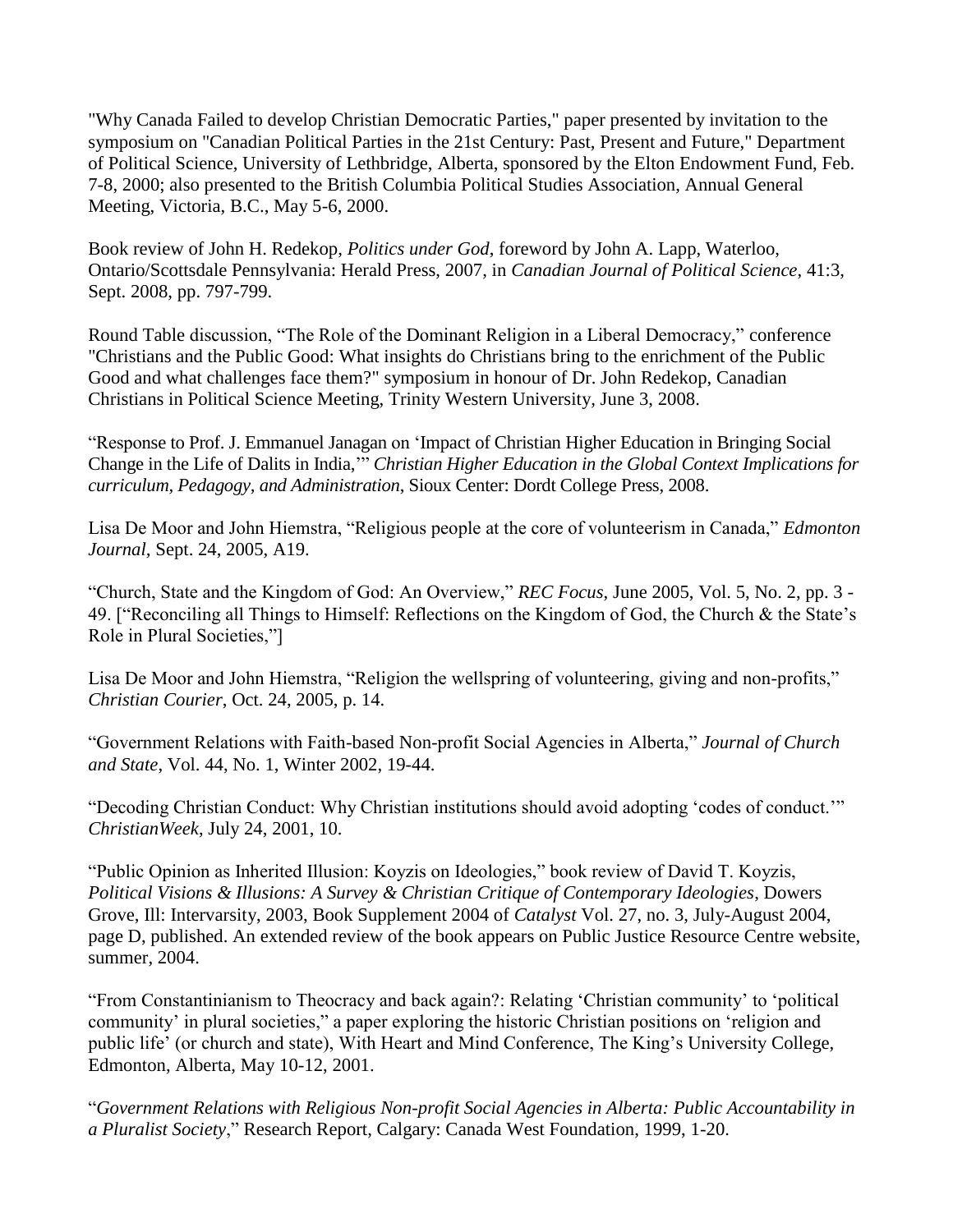"Understanding and Working with Pluralism," book review of Richard J. Mouw and Sander Griffioen, *Pluralism and Horizons*, in *Catalyst* 17,5/6, June/July, 1994.

"Summer Travels with Aboriginal Neighbours," review of *Nation to Nation: Aboriginal Sovereignty and the Future of Canada*, D. Engelstad and J. Bird (Eds.), Anansi, 1992, in *Catalyst*, June/July, 1993.

"Individualism, Relativism, Pluralism: Two out of Three not Good Enough," book review of Reginald W. Bibby, *Mosaic Madness*, in *Catalyst*, Vol. 14, spring 1991.

## **School policy and pluralism**

"Faith-based Alternative School Choice in Alberta: Conservative Revival, Post-Modern Fragmentation, or Principled Pluralism?" *International Journal for Education Law and Policy*, 2006, Vol. 2, issue 1-2, pp. 23-34.

John Hiemstra and Robert A. Brink, "The Advent of a Public Pluriformity Model: Faith-based School Choice in Alberta," *Canadian Journal of Education*, Volume 29, Number 4, 2006, 1157-1189, available at: <http://files.eric.ed.gov/fulltext/EJ766908.pdf>

"Calvinist Pluriformity Challenges Liberal Assimilation: A novel case for publicly funding Alberta's private schools, 1953-1967," *Journal of Canadian Studies.* Fall 2005. Vol. 39, no. 3, 146-173, available at [http://muse.jhu.edu/journals/journal\\_of\\_canadian\\_studies/v039/39.3hiemstra.pdf.](http://muse.jhu.edu/journals/journal_of_canadian_studies/v039/39.3hiemstra.pdf)

"The Battle Over Catholic Schooling (1870-1905): Casting an assimilationist public school policy in Alberta," paper delivered at the Canadian political Science Association conference, May 2003, available Feb. 12, 2009, available at [http://www.cpsa-acsp.ca/paper-2003/hiemstra.pdf.](http://www.cpsa-acsp.ca/paper-2003/hiemstra.pdf)

Gerda Kits and John Hiemstra, "Alberta has come a long way in school diversity in 100 years," *Edmonton Journal*, July 4, 2005, A16.

John L. Hiemstra and Robert A. Brink, "Faith-based Schools: Alberta offers lessons for Ontario," *Toronto Star*, Sunday, July 25, 2004, A13.

Robert A. Brink and John L. Hiemstra, "'One size fits all' doesn't fit Alberta: Faith-based schoolchoice abounds in province," *Christian Educator's Journal*, Vol. 43, Dec. 2003, 23-25.

Lisa Martin and John Hiemstra, "Who gets a voice in a 'district of choice?': Alberta's 'alternative' schools challenge to independent Christian schools," *Christian Educators' Journal*, Vol. 41, No. 3, Feb., 2002, 18-20.

"Religious Schooling and Prejudice in Canada: Implications for Public Funding of Christian Schools," *Journal of Research on Christian Education*, Autumn, 1994, Vol. 3, No. 2. 199-215.

"Core Principles for School Policy: Christian Schools and genuine pluralism," *Christian Courier*, June 25, 2001, 10-11.

"Educational Justice and Alternative Schools," *SALT: Journal of the Religious Studies and Moral*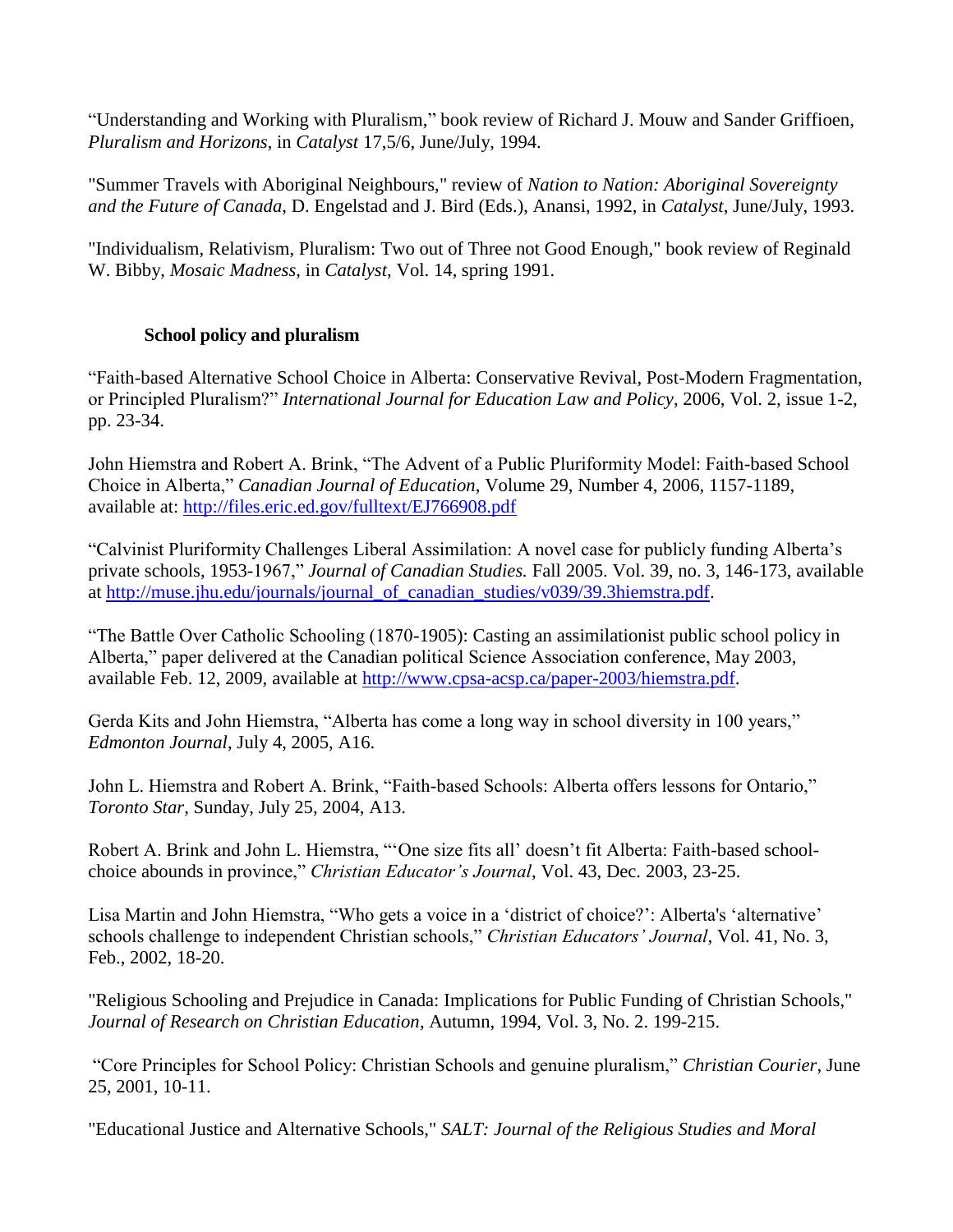*Education Council*. Edmonton: The Alberta Teacher's Association, Summer, 1984, 13-18.

#### **Media, broadcasting, and pluralism policy**

John L. Hiemstra, *Worldviews on the Air: The Struggle to Create a Pluralistic Broadcasting System in the Netherlands*. New York: University Press of America, 1997.



"Christelijke Politiek en de Oorsprong van het Publieke Omroepbestel (1919-1940)," H.J. van de Streek, H.M. Th. Ten Napel en R. Zwart, eds. *De strijd om de ether: Christelijke politiek en media, 1917-1997*. The Hague: SDU, 1997, 15-45.

"The Ethics of Structuring Mass Media and ICT in Plural Societies: Are reformational principles for state media policy still relevant?" paper presented to the conference 'Ethics: Person, Practices and Society,' Association for Reformational Philosophy, The Netherlands, August 15-19, 2005.

Review of Charles L. Glenn, *The Ambiguous Embrace: Government and Faith-based Schools and Social Agencies*, (Princeton: Princeton U Press, 2000), with a foreword by Peter L. Berger, Pro Rege, XXIX,1, 2000, 27-28.

"Equal Treatment," book review of Stephen V. Monsma and J. Christopher Soper, eds. *Equal Treatment of Religion in a Pluralistic Society*. Grand Rapids, Michigan/ Cambridge, UK: Eerdmans, 1998, in *Christian Scholar's Review*, Vol. XXIX, No. 1, 1999, 215.

Review of Richard Siklos, Shades *of Black: Conrad Black and the World's Fastest Growing Press Empire*, in *The Canadian Catholic Review*, XV, June 1997, 32.

Written and oral submissions, "Genuine Canadian Content: Fair Access to Broadcasting for all," to the Canadian Radio-Television and Telecommunications Commission, review of religious broadcasting policy, August 6, 1992.

#### **Pierre Trudeau's political philosophy**

"Federalism and the Progress of the French Canadians in the Political Philosophy of Trudeau," Jon Chaplin and Paul Marshall, eds., *Political Theory & Christian Vision: Essays in Memory of Bernard Zylstra*. New York: University Press of America, 1994, 185-211.

John Hiemstra, *Trudeau's Political Philosophy*. Toronto: Institute for Christian Studies, Publisher, 1984.